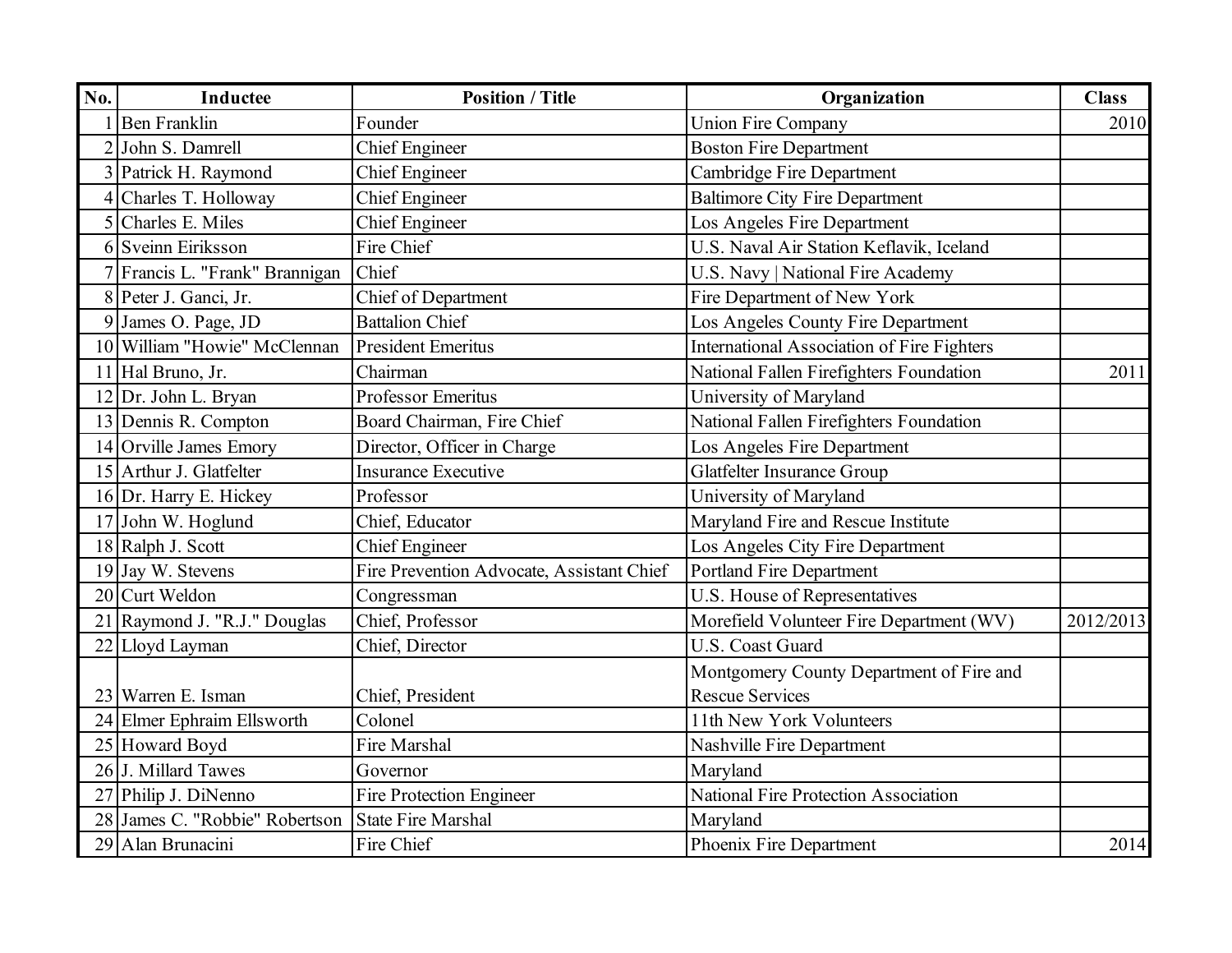| 30 Chet Henry                    | Commissioner                          | Harrisburg Fire Department                  |      |
|----------------------------------|---------------------------------------|---------------------------------------------|------|
| 31 Lawrence Woltz                | Fire Chief                            | Prince George's County (MD) Fire Department |      |
|                                  |                                       | Montgomery County (MD) Department of Fire   |      |
| 32 David Gratz                   | Fire Chief                            | and Rescue Services                         |      |
| 33 Lou Amabili                   | Director                              | Delaware State Fire Training                |      |
| 34 John Eversole                 | Deputy Fire Chief                     | Chicago Fire Department                     |      |
| 35 Percy Bugbee                  | <b>Chief Executive</b>                | <b>National Fire Protection Association</b> |      |
| 36 Horatio Bond                  | <b>Chief Engineer</b>                 | <b>National Fire Protection Association</b> |      |
| 37 Anthony J. Mullaney           | Commissioner                          | Chicago Fire Department                     |      |
| 38 Bill Randleman                | Editor                                | Wingspread III Ad Hoc Group                 |      |
| 39 James Braidwood               | Chief                                 | London Fire Engine Establishment            | 2015 |
| 40 Keith Royer                   | <b>Fire Service Educator</b>          | Iowa State University                       |      |
| 41 Haraldur Stefansson           | Fire Chief                            | U.S. Navy                                   |      |
| 42 Ira H. Striejewske            | Commissioner                          | <b>Eggertsville Hose Company</b>            |      |
| 43 Richard P. Sylvia             | Fire Chief, Editor                    | Norton Fire Department (CT)                 |      |
| 44 Harold G. Thompson            | Fire Service Educator, Superintendent | Georgia Fire Academy                        |      |
| 45 R. Brady Williamson           | <b>Professor Emeritus</b>             | <b>UC</b> Berkeley                          |      |
| 46 Harvey Eisner                 | Fire Chief, Editor-in-Chief           | Tenafly Volunteer Fire Department           | 2016 |
| 47 James M. Manser               | <b>Chief Fire Marshal</b>             | U.S. Navy                                   |      |
| 48 Frederick R. "Bob" Seibel III | Fire Chief                            | <b>United States Naval Academy</b>          |      |
| 49 Steven Edwards                | Director, Chief                       | Maryland Fire and Rescue Institute          | 2017 |
| 50 Harold Mace                   | Head of School, Educator              | FST, Fire Protection Publications (FPP)     |      |
| 51 Jack K. McElfish              | Fire Chief                            | Sandy Springs Fire and Rescue Department    |      |
| 52 Ronny J. Coleman              | State Fire Marshal, Chief             | California   Fullerton Fire Department      | 2018 |
| 53 William J. Darley             | President, CEO, Chairman of the Board | W.S. Darley Co.                             |      |
| 54 Dennis Davis                  | Chief Fire Officer                    | Cheshire Fire Brigade                       |      |
| 55 Tom N. Forster                | Fire Chief                            | <b>Skywalker Ranch Fire Department</b>      |      |
| 56 David E. Hedrick              | Director Emeritus                     | Missouri Fire Academy                       |      |
| 57 Clarence Jungwirth            | Historian, Author, WWII Veteran       | Oshkosh Corp                                |      |
| 58 Matthew Kelleher              | Master Firefighter, Educator          | Maryland State Fire Marshal                 |      |
| 59 John C. "Jay" Livingston Jr.  | Innovator                             | <b>National Fire Protection Association</b> |      |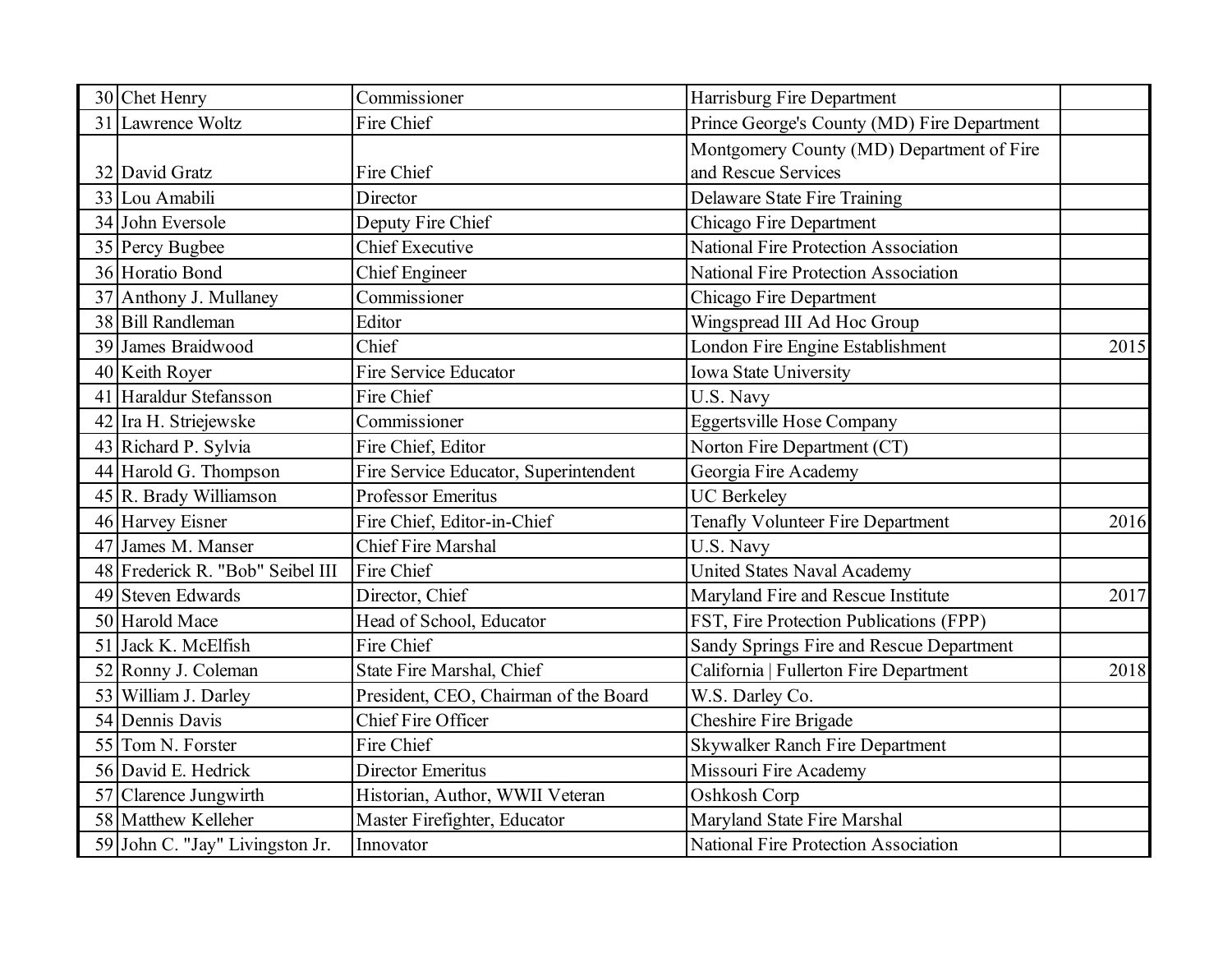| 60 Mary Marchone              | <b>Community Risk Reduction Innovator</b>                                      | <b>National Fire Academy</b>                                             |      |
|-------------------------------|--------------------------------------------------------------------------------|--------------------------------------------------------------------------|------|
| 61 John T. O'Hagan            | Commissioner                                                                   | Fire Department of New York                                              |      |
| 62 Russell Sanders            | Colonel                                                                        | <b>National Fire Protection Association</b>                              |      |
| 63 Dwight Williams            | Innovator                                                                      | Williams Fire & Hazard Control                                           |      |
| 64 Thomas A. Wright           | Fire Chief                                                                     | <b>U.S. Fire Administration</b>                                          |      |
| 65 Luther Fincher             | Fire Chief                                                                     | Charlotte Fire Department (NC)                                           | 2019 |
| 66 Theodore Jarboe            | Fire Chief                                                                     | Montgomery County Fire & Rescue Service                                  |      |
| 67 Gregory Noll               | HazMat Emergency Responder, Fire Chief                                         | South Central (PA) Regional Task Force. US Air<br>Force                  |      |
| 68 Robert Quinn               | Commissioner                                                                   | Chicago Fire Department                                                  |      |
| 69 Julian Taliaferro          | Fire Chief                                                                     | Charlottesville Fire Department (VA)                                     |      |
| 70 David White                | Fire Officer, Publisher                                                        | <b>Industrial Fire World</b>                                             |      |
| 71 Dr. Harry Carter           | Fire Chief, Author, Educator                                                   | Newark Fire Department                                                   | 2020 |
| 72 James "JD" Dalton          | Fire Officer, Author, Fire Sprinkler<br>Advocate                               | National Fire Sprinkler Association                                      |      |
| 73 Dr. Christopher M. Frasier | Fire Chief                                                                     | International F&ES Authority                                             |      |
| 74 Paul F. Hannemann          | <b>Emergency Management Coordinator</b>                                        | Texas A&M Forest Service                                                 |      |
| 75 Joseph Mark Starnes        | Fire Chief                                                                     | Kill The Flashover                                                       |      |
| 76 Lee R. Starrick, Sr.       | Historian                                                                      | Kennedy Space Center Fire Department                                     |      |
| 77 Anthony C. Apfelbeck       | Director, Building and Fire Safety<br>Department                               | City of Altamonte Springs                                                | 2021 |
| 78 Donald P. Bliss            | Vice President, International Division and<br><b>Regional Field Operations</b> | National Fire Protection Association (NFPA)                              |      |
| 79 Ricky N. Brockman          | Deputy Director                                                                | Navy Fire and Emergency Services                                         |      |
| 80 David Casey                | Director                                                                       | Louisiana State University Fire & Emergency<br><b>Training Institute</b> |      |
| Dr. Burton Clark              | Assistance Chief, Educator                                                     | Laurel, Maryland                                                         |      |
| 82 Jim Crawford               | <b>Chief Fire Marshal</b>                                                      | Portland, OR & Vancouver, WA                                             |      |
| 83 Dr. I. David Daniels       | Chief Safety Officer/Deputy Fire Chief                                         | City of Richmond, Virginia                                               |      |
| 84 Larry Davis                | Author, Instructor                                                             | <b>ISFSI</b>                                                             |      |
| 85 Dr. Paul O. Davis          | President, On Target Challenge, Inc.                                           | Firefighter Combat Challenge                                             |      |